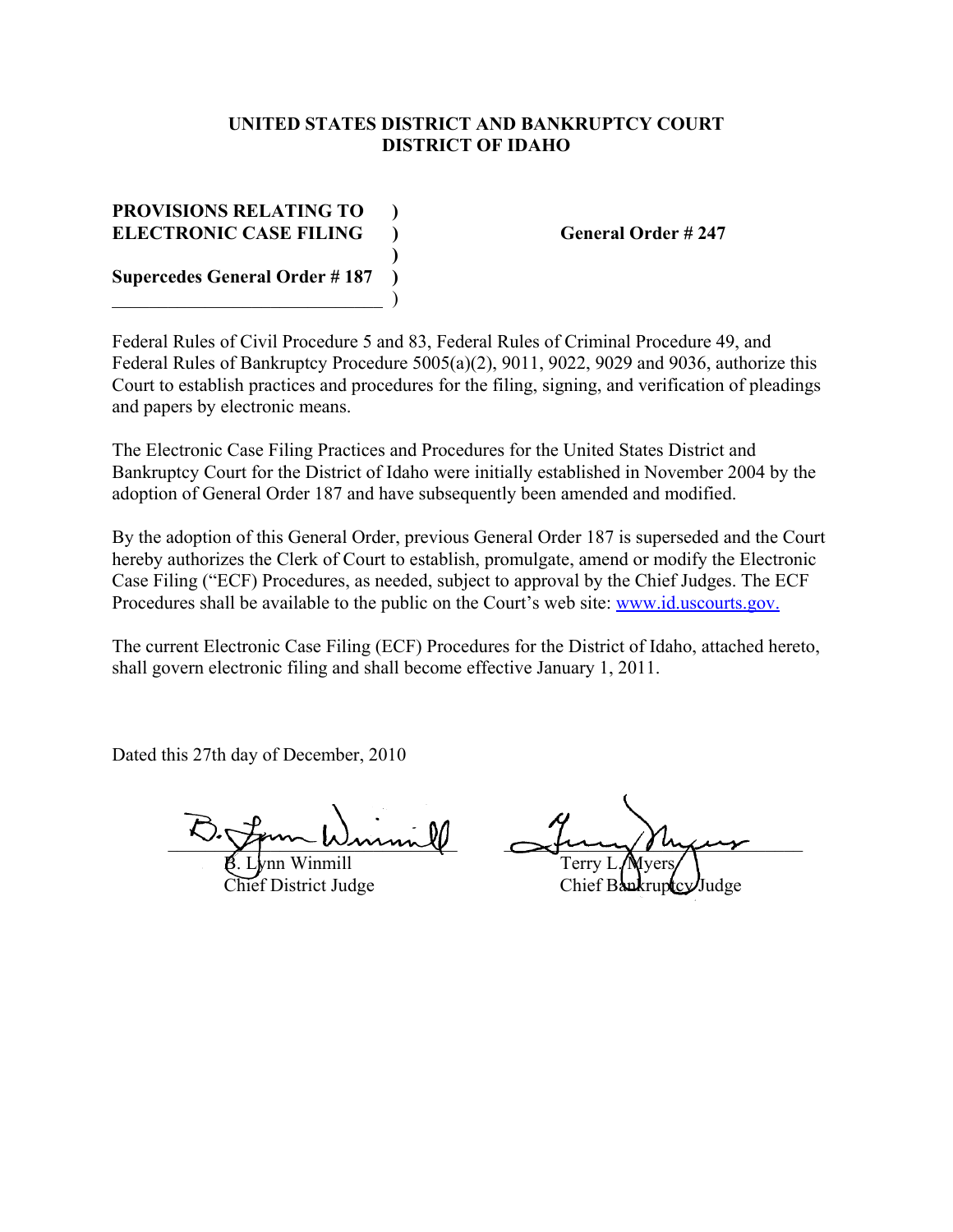#### **UNITED STATES DISTRICT AND BANKRUPTCY COURTS FOR THE DISTRICT OF IDAHO**

**ELECTRONIC CASE FILING PROCEDURES Effective January 16, 2006 Amended January 1, 2009 Amended January 1, 2011 Amended September 22, 2014 Amended November 18, 2016 Amended March 23, 2018**

#### **1. Establishment of Electronic Case Filing Procedures.**

The Clerk of Court for the United States District and Bankruptcy Courts for the District of Idaho is authorized to establish and promulgate Electronic Case Filing Procedures (ECF Procedures), including the procedure for registration of attorneys and other authorized users, and for distribution of passwords to permit electronic filing and notice of pleadings and other papers. The Clerk may modify the ECF Procedures from time to time, subject to approval by the Chief Judges. The ECF Procedures shall be available to the public on the Court's web site: [www.id.uscourts.gov.](http://www.id.uscourts.gov/)

#### **2. Definitions and Standards.**

- A. **CM/ECF** refers to Case Management/Electronic Case Files, which is the docketing and filing system used by the judiciary and by this Court.
- B. **Electronic document** is an electronic version of information otherwise filed in paper form.
	- 1. An electronic document has the same legal effect as a paper document.
	- 2. An electronic document is considered timely if received by the Court before midnight, Mountain Time, on the date set as a deadline, unless the judge specifically requires another time frame. If time of day is of the essence, the assigned judge will order the document filed by a time certain.
- C. **Electronic filing** is the electronic transmission of a pdf (portable document format) document to the Court for case processing by uploading the document directly from the user's computer and using the Court's CM/ECF system to file that document in the case file. It includes the transmission of pdf documents and scanned images.
- D. **Pdf** is a document created with a word processing program that has been converted to pdf. The pdf conversion program, in effect, takes a picture of the original document so the converted document can be opened across a broad range of hardware and software, with layout, format, links, and images intact.
- E. **Scanning.** When converting a document to pdf format, do it directly from the word processing application, (Word or Word Perfect). Do **not** scan the document because this will result in a significantly larger size document and also creates a graphic, which prevents or significantly inhibits the use of all editing features built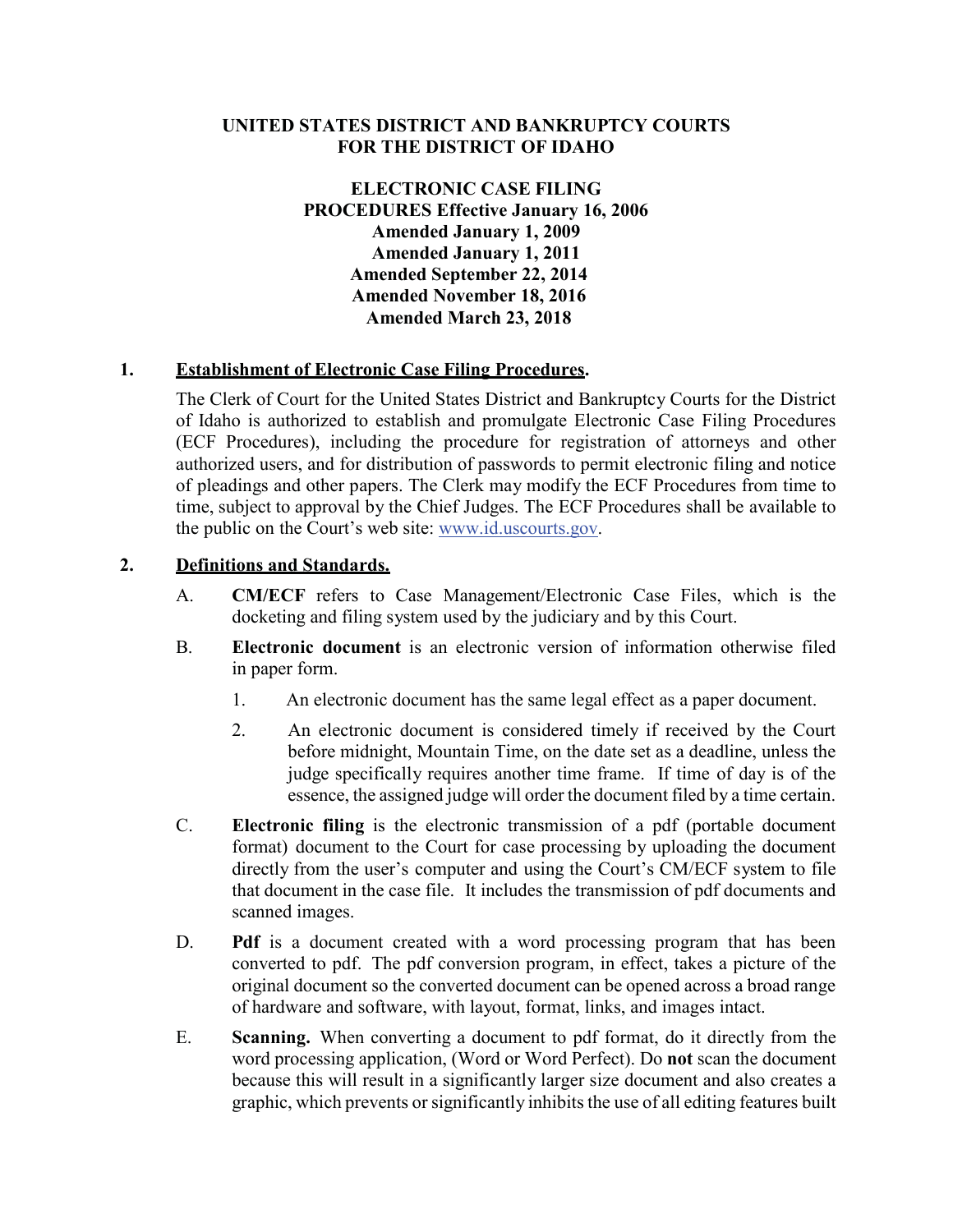into the Adobe software. When no alternative exists other than scanning documents, filing parties must configure their scanners for black and white at 300 dpi (without color). The filing party isresponsible for the legibility of the scanned image.

- F. **Electronic signature** refers to the fact that an electronic document is deemed signed when filed by an attorney, trustee, judicial officer, deputy clerk or other person authorized by the Court, using a valid CM/ECF login and password.
- G. **Notice of Electronic Filing** is an e-mail verification of the Court's receipt of the electronic pleading, as well as official notice of the filing to all other parties. The Notice includes the text of the docket entry, as well as a link to the filed document(s).
- H. **Registered Participant** is an attorney, trustee, judicial officer, deputy clerk or other authorized person who has successfully completed the registration and training requirements, and has been issued a CM/ECF login and password.

Registered Participants who are attorneys in good standing with this Court and are appearing *pro se* may use their CM/ECF account to file electronically without seeking prior Court approval.

# **3. Registration, Logins and Passwords.**

- A. **Registration.** Each person or entity wishing to participate in the electronic filing system must first complete and sign a registration form on the Court's web site at [www.id.uscourts.gov.](http://www.id.uscourts.gov/)
	- 1. Attorneys and authorized employees acting on behalf of the Registered Participant must complete the on-line certification to become a CM/ECF Registered Participant in this Court.

Attorneys and others who can demonstrate they have successfully filed electronically with another U.S. Court may apply to become Registered Participants in this district without any additional training or certification.

2. Registered Participants will receive their login and starter password after successful completion of the on-line certification. If an attorney is registered in another district, the login and password will be e-mailed to that attorney.

It will be the responsibility of the Registered Participant to immediately change the password. In the event the Court rejects or suspends login and password privileges, the applicant will be notified.

3. Provided a Registered Participant has an Internet e-mail address, registration constitutes: (1) waiver of the right to receive notice by first class mail and consent to receive notice electronically; and (2) waiver of the right to service by personal service or first class mail and consent to electronic service, except with regard to service of a summons and complaint. Waiver of service and notice by first class mail also applies to notice of the entry of an order or judgment.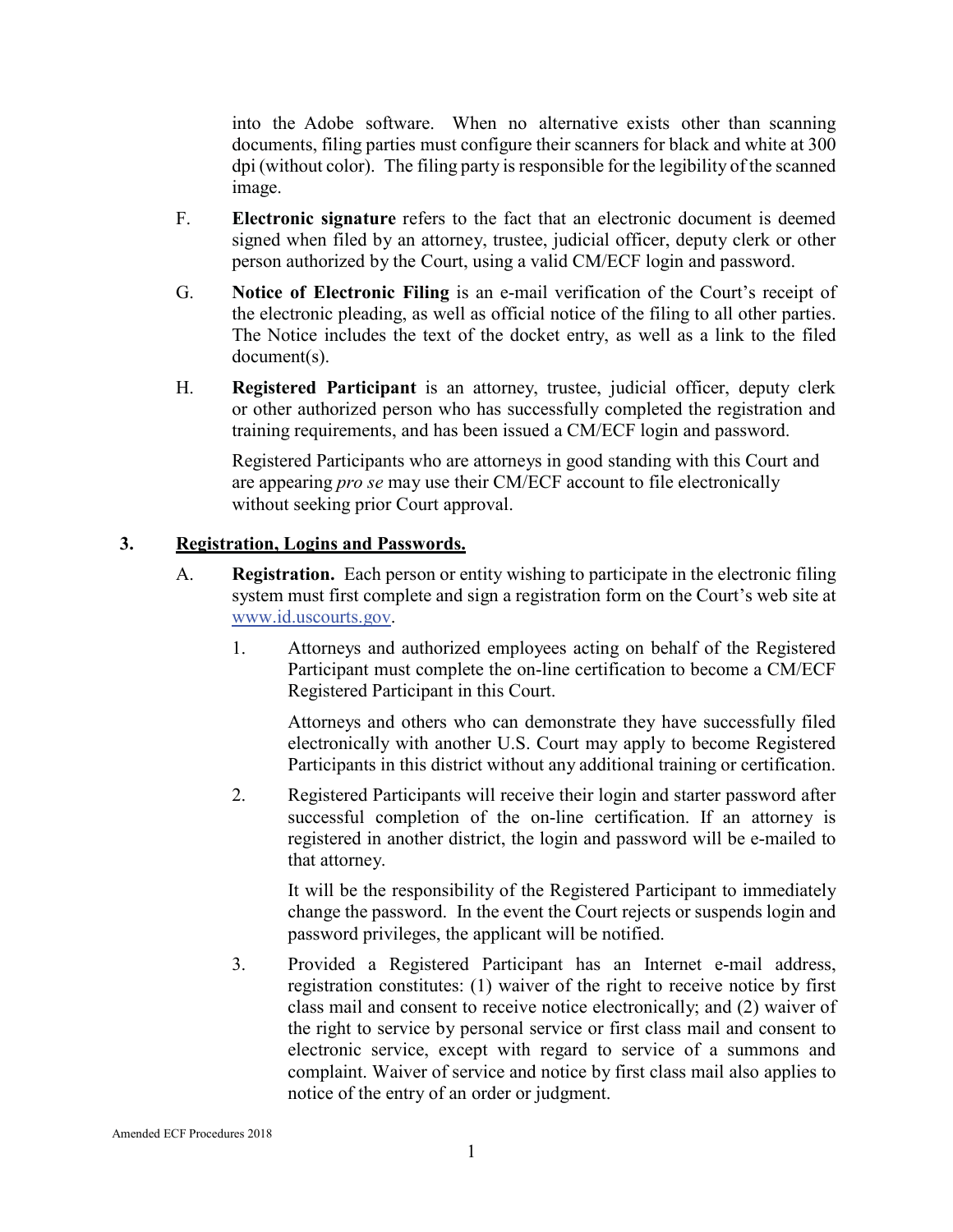4. If the Court permits, a party to a pending action who is not represented by an attorney may register as a Registered Participant in the Electronic Filing System solely for purposes of the action. Registration is in a form prescribed by the Clerk. If, during the course of the action, the party retains an attorney who appears on the party's behalf, the attorney must advise the Clerk to terminate the party as a Registered Participant upon the attorney's appearance.

It is each attorney's responsibility to maintain their respective CM/ECF user account information and ensure its accuracy with respect to items such as firm name, e-mail addresses, and secondary account users.

#### B. **Limited Registered Participants.**

1. *Pro hac vice*. An application for *pro hac vice* admission shall be submitted by Local Counsel through CM/ECF and accompanied by the appropriate fee. If appropriate, the Court will enter a docket text order granting the *pro hac vice* application. Immediately upon granting of the application, outof-state counsel must register for CM/ECF.

Upon completion of training or demonstration that out-of-district counsel participate(s) in CM/ECF in another U.S. Court, a login and password will be issued by the Court. All subsequent documents filed by *pro hac vice*  counsel shall be submitted through CM/ECF.

- 2. In the Bankruptcy Court, a limited Registered Participant also includes a person who is eligible to file only certain documents, such as a proof of claim form, a stipulation for relief from stay and a notice of appearance, or any other person who may be authorized by the Court to register for other limited purposes.
- C. **Logins and Passwords.** Only attorneys in good standing with the Court, trustees, and others authorized by the Court will be issued system logins and passwords in CM/ECF.
	- 1. Registered participants will require two logins and passwords: a National PACER account for viewing documents and a local Court CM/ECF account for electronic filing. All members of the Federal Court Bar are required to register for the CM/ECF account to facilitate service of notices and orders from the Court, as well as meeting the service requirements of the other parties in the case.

Registration for the accounts may be accomplished on-line at the links provided below.

CM/ECF

[http://www.id.uscourts.gov/cfCourt/ECF\\_Register/RegistrationForm.cfm](http://www.id.uscourts.gov/cfCourt/ECF_Register/RegistrationForm.cfm)

#### PACER

<http://pacer.psc.uscourts.gov/>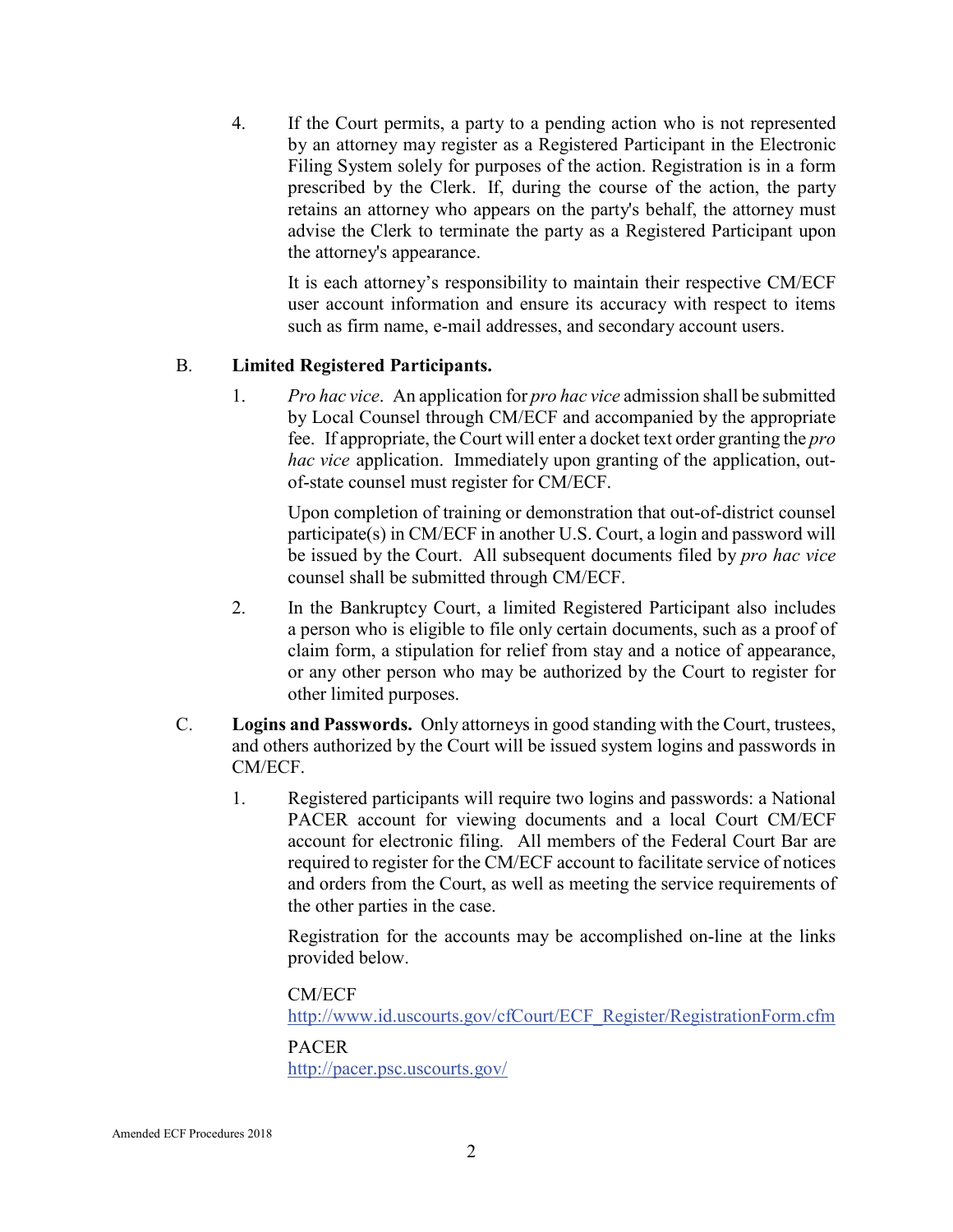- 2. Any CM/ECF password issued for electronic filing shall be used exclusively by the Registered Participant to whom the password is assigned or by an employee(s) of such person to whom proper authorization has been given by the Registered Participant.
- 3. No Registered Participant shall knowingly permit a password to be used by anyone who is not authorized to use the password and no person shall knowingly use the password of a Registered Participant unless such person is so authorized.
- 4. If an employee of a Registered Participant is no longer permitted such access or if the Registered Participant has reason to believe the security of their password has been compromised, the Registered Participant shall forthwith change their password and contact the CM/ECF Help Desk if necessary. The local number is 334-9258 or, for those calling outside the Boise area, use the toll free number, 1-800-699-9842.

# **4. Filing of Documents in CM/ECF and by other Electronic Medium.**

- A. Unless otherwise permitted by the Court or these procedures, all complaints, petitions, motions, pleadings, memoranda of law, or other documents, except for creditor matrices and orders, are to be converted into portable document format (.pdf) and filed directly on the CM/ECF System or other medium as directed by the Court. Creditor matrices are to be filed in a similar manner, but in text (.txt) format. Proposed orders shall be submitted in the form required in section 12.
- B. If permitted by the Court, documents submitted on CD ROM, DVD or other medium as directed by the Court, must only contain documents relating to a single case and must be labeled with the attorney's name, the case number, case name, a brief description of the documents on the medium, and the phone number of the attorney submitting the medium. Any video files submitted must be in media player (.wav) format.

# **5. Exceptions from Mandatory Electronic Filing.**

The following types of cases and documents shall not be filed electronically, unless otherwise authorized by the Court:

- A. Any document filed by a non-attorney *pro se* party.
- B. Administrative Records as specified in section 10.
- C. Grand Jury material and warrants. While these must be filed in a traditional manner, if possible, they should be accompanied by a disk or CD-ROM containing the documents in .pdf format.
- D. State Court records submitted with a respondent's answer to a habeas corpus petition.
- E. Discovery: In accordance with Dist. Idaho Loc. Civ. R 5.4 and LBR 7005.1 discovery requests and responses shall not be filed with the Court. Discovery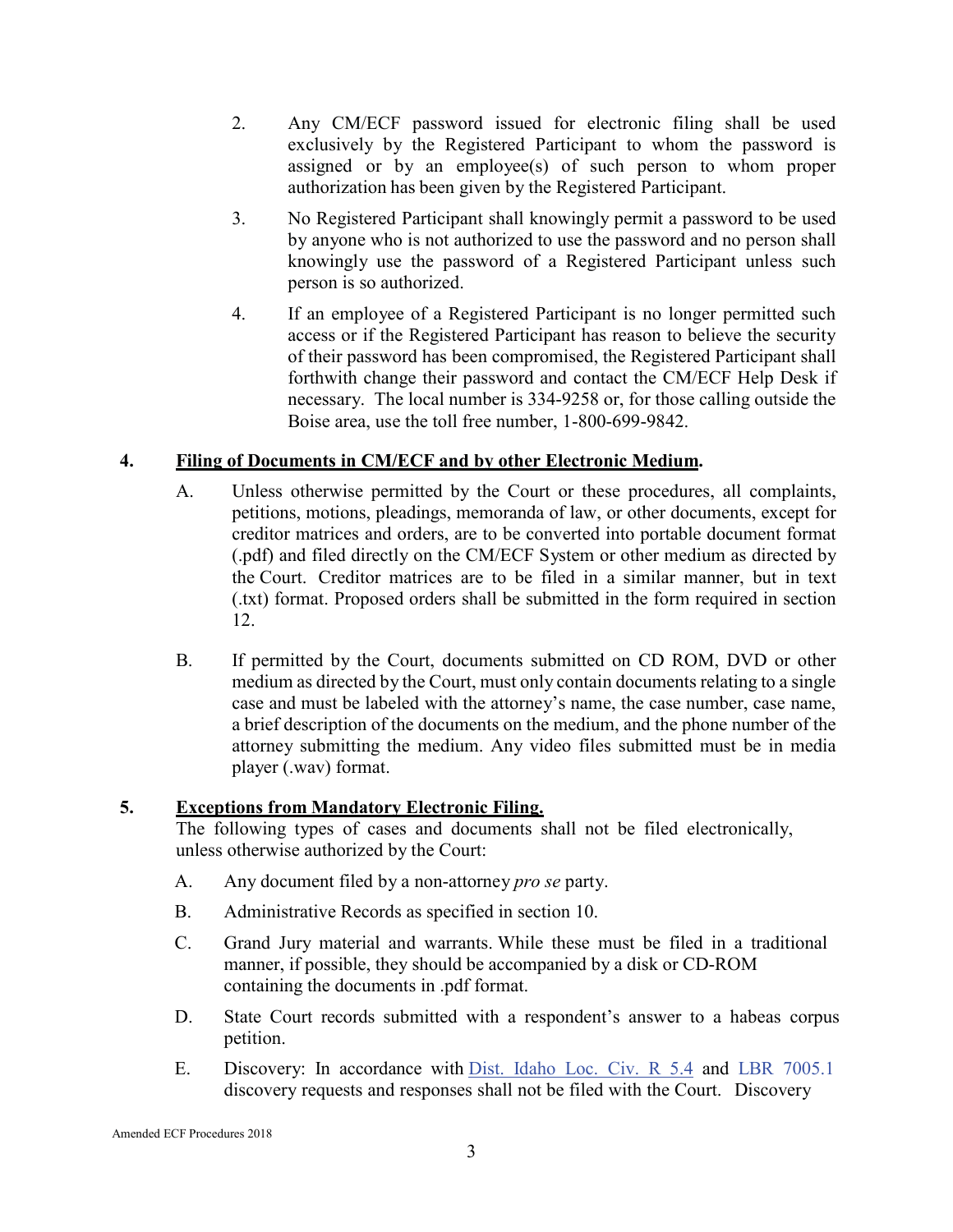materials may, however, be submitted in support of or in opposition to any motion filed with the Court.

- F. Any document that cannot be scanned or otherwise converted to electronic format.
- G. Charging documents in a criminal case including complaints, informations and indictments.
- H. Consents to Proceed before a Magistrate Judge. These shall be e-mailed t[o](mailto:consents@id.uscourts.gov) consents  $(\partial \text{id.} \text{uscounts.gov}$  as specified in Dist. Idaho Loc. Civ R. 73.1(b).

# **6. Filing Specific Documents Electronically.**

A. **Civil Complaints and Removals.** Civil Complaints, Notices of Removal, and Civil Case Cover Sheets shall be filed through CM/ECF and accompanied by the applicable fee, payable by credit card. The Civil Case Cover Sheet shall be submitted in .pdf format as an attachment to the Complaint or Notice of Removal. When filing a Notice of Removal, the copies of the State Court documents are to be filed electronically as attachments to the Notice of Removal. Each pleading is to be added as a separate attachment.

A party may not electronically serve a civil complaint, but instead must effect service according to Rule 4 of the Federal Rules of Civil Procedure.

# B. **Bankruptcy Creditor List**

When preparing the mailing list, avoid using any special "meta" characters. Using these characters causes a failure during the upload process. Specifically avoid using the  $\sim 1/\omega/4\$ %  $\&$ \*+|\' characters. For example, do not use "%" for "in care of" language. Rather, use the "c/o" designation. Also, avoid using any punctuation, including the apostrophe.

# **7. Summonses.**

A. **Summonses in Civil Cases.** When initiating a new civil proceeding, a Registered Participant shall electronically prepare the standard Summons for a civil proceeding and electronically file it as an attachment to the electronically filed Complaint. Thereafter, the Clerk will electronically issue the summons and return it to the party who submitted it.

Affidavits of service, which may include executed summonses, may be filed electronically through CM/ECF.

B. **Summonses in Bankruptcy Adversary Proceedings.** To file an adversary proceeding, a Registered Participant shall electronically prepare Form B2500A (Summons in an Adversary Proceeding) and electronically file it as an attachment to the electronically filed Complaint.

A party may not electronically serve a summons, but instead must effect service according to Rule 7004 of the Federal Rules of Bankruptcy Procedure.

**8. Service.** A certificate of service on all parties entitled to service or notice is still required when a party files a document electronically. The certificate must state the manner in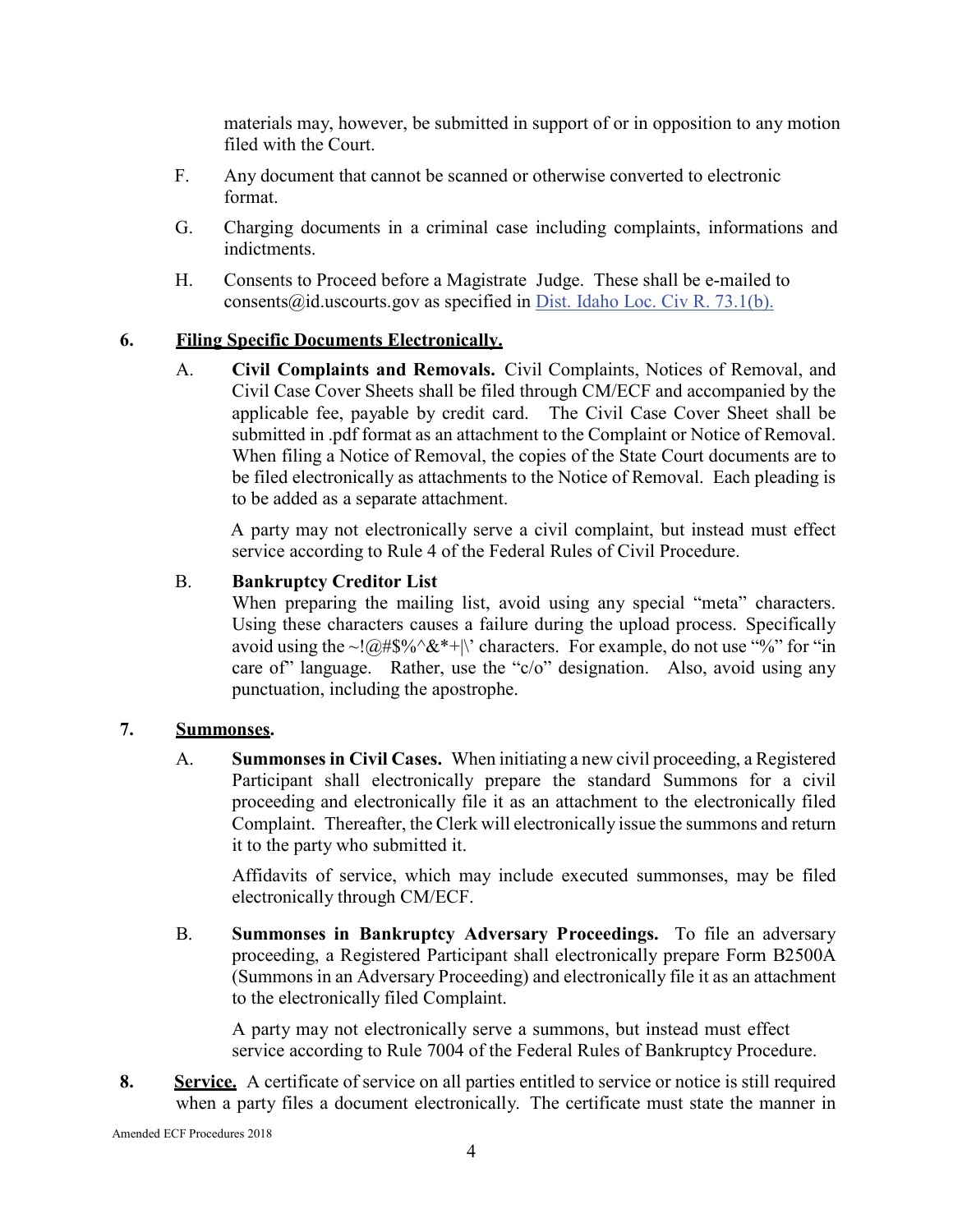which service was accomplished on each party and shall appear as the last page of the document being electronically filed. A certificate of service is not required when submitting a proposed order. The certificate of service form shall be in the form shown below:

I HEREBY CERTIFY that on the day of \_\_\_\_\_\_\_\_\_\_\_\_\_\_\_\_\_\_\_\_\_\_\_\_, 20\_\_\_, I filed the foregoing electronically through the  $\overline{\text{CM/ECF}}$  system, which caused the following parties or counsel to be served by electronic means, as more fully reflected on the Notice of Electronic Filing:

| Robert Jones, Attorney for Debtor | Samuel Adams, Attorney for ABCD Bank J.D. Smith, Trustee |                  |
|-----------------------------------|----------------------------------------------------------|------------------|
| (e:mail address)                  | (e:mail address)                                         | (e:mail address) |
| Office of the U.S. Trustee        | Stephen Stevens, Attorney for Trustee                    |                  |
| (e:mail address)                  | (e:mail address)                                         |                  |

AND I FURTHER CERTIFY that on such date I served the foregoing on the following non-CM/ECF Registered Participants in the manner indicated:

Via first class mail, postage prepaid addressed as follows:

| John and Jane Debtor  | Idaho Construction Corp., Inc.           | Robert Doe, President   |
|-----------------------|------------------------------------------|-------------------------|
| 1234 South 1st Street | c/o BR Corporation, its registered agent | Boise Receivables, Inc. |
| Smalltown, ID 83777   | P. O. Box 1115                           | 623 Main St.            |
|                       | Boise, ID 83701                          | Meridian, ID 83715      |

Via certified mail, return receipt requested, addressed as follows:

USA First Bank, N.A. Attn: I. M. Rich, President 616 Parkway Drive Minneapolis, MN 45454  $\frac{|s|}{\sqrt{s}}$ R. Johnson, Attorney for Movant

- 
- A. **Whenever a pleading or other document is filed electronically** in accordance with these procedures, CM/ECF will generate an e-mail "Notice of Electronic

Filing" to the filing party and to any other party who is a registered user. This Notice is equivalent to the conformed copy traditionally stamped *Filed*.

- 1. If the recipient is not a Registered Participant in CM/ECF, service must be made pursuant to the Federal Rules.
- B. **Whenever a pleading or other document is filed in paper form** for the Clerk's Office to scan and upload to CM/ECF, the filer must serve conventional copies on all parties to the case.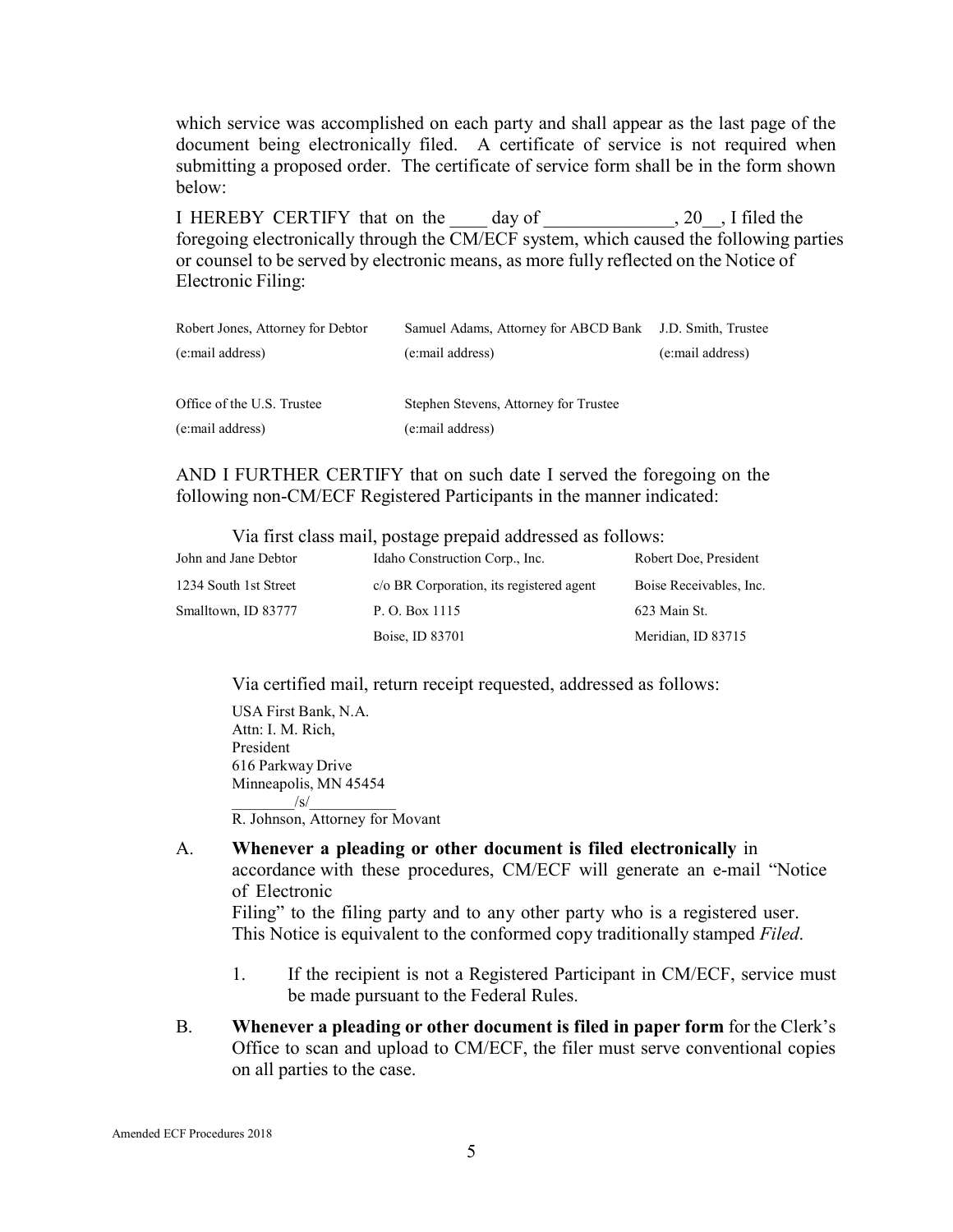- C. If the filer doesn't know whether another party is a registered CM/ECF user**:**
	- 1. Select CM/ECF's "Utilities" category.
	- 2. Select "Mailing Information for a Case" on the pull-down menu.
	- 3. Enter the case number and Submit
	- 4. The mailing information will appear reflecting the means of service for each party in the case. This information may be "cut and pasted" into your word processing program to facilitate creation of the Certificate of Mailing.

# **9. Motions and Related Paperwork.**

- A. **Formatting.** Documents must comply with Dist. Idaho Loc. Civ. R 5.2, LBR 5005.2, or LBR 7003.1.
- B. **Submission of Motions as Separate Documents.** Motions and responses should always be filed as **separate documents**. For example, a Cross-Motion for Summary Judgment should never be combined with a Response to a Motion for Summary Judgment. It is critical the Cross-Motion be filed separately so it will appear on the Pending Motions Report and can be properly linked to any subsequent Responses, Replies, Notices and Orders. Any exhibits or attachments to Motions/Reponses should be included with said Motion/Response and not filed as a separate docket entry.
- C. **Supporting Memorandum and Affidavits Filed with the Motion** Documents filed in support of a motion, which are filed *concurrently* with the motion, should be submitted to the Court as attachments to the main motion. On the screen where the filer browses and selects the motion.pdf, they should answer "yes" to attachments. On the attachments screen, the filer should include all additional documents being filed in support of the main motion, listed in a logical sequence.
- D. **Filing Subsequent Supporting Documents.** If a brief or affidavit in support of a motion is filed at a later time, do not refile the motion. File the document using the proper event and link it to the previously filed motion.

In Bankruptcy Court: Use "Other" under the Bankruptcy section to select the affidavit or brief. This may be used in an Adversary or Bankruptcy matter.

In District Court: Select the correct event from the "Responses and Replies" events list. There are separate event lists under the Civil and Criminal sections.

- **10. Administrative Records in the District Court.** Administrative records shall be filed electronically and are subject to Dist. Idaho Loc. Civ. R 79.1.
- **11. Large Documents, Non-Trial Attachments and Exhibits.** Registered Participants must submit in electronic form all documents referenced as exhibits or attachments unless otherwise ordered by the Court. Registered Participants shall submit as exhibits or attachments only those excerpts of the referenced documents that are directly germane to the matter under consideration by the Court. Excerpted material must be clearly and prominently identified as such. Parties who file excerpts of documents as exhibits or attachments under this section do so without prejudice to their right to timely file additional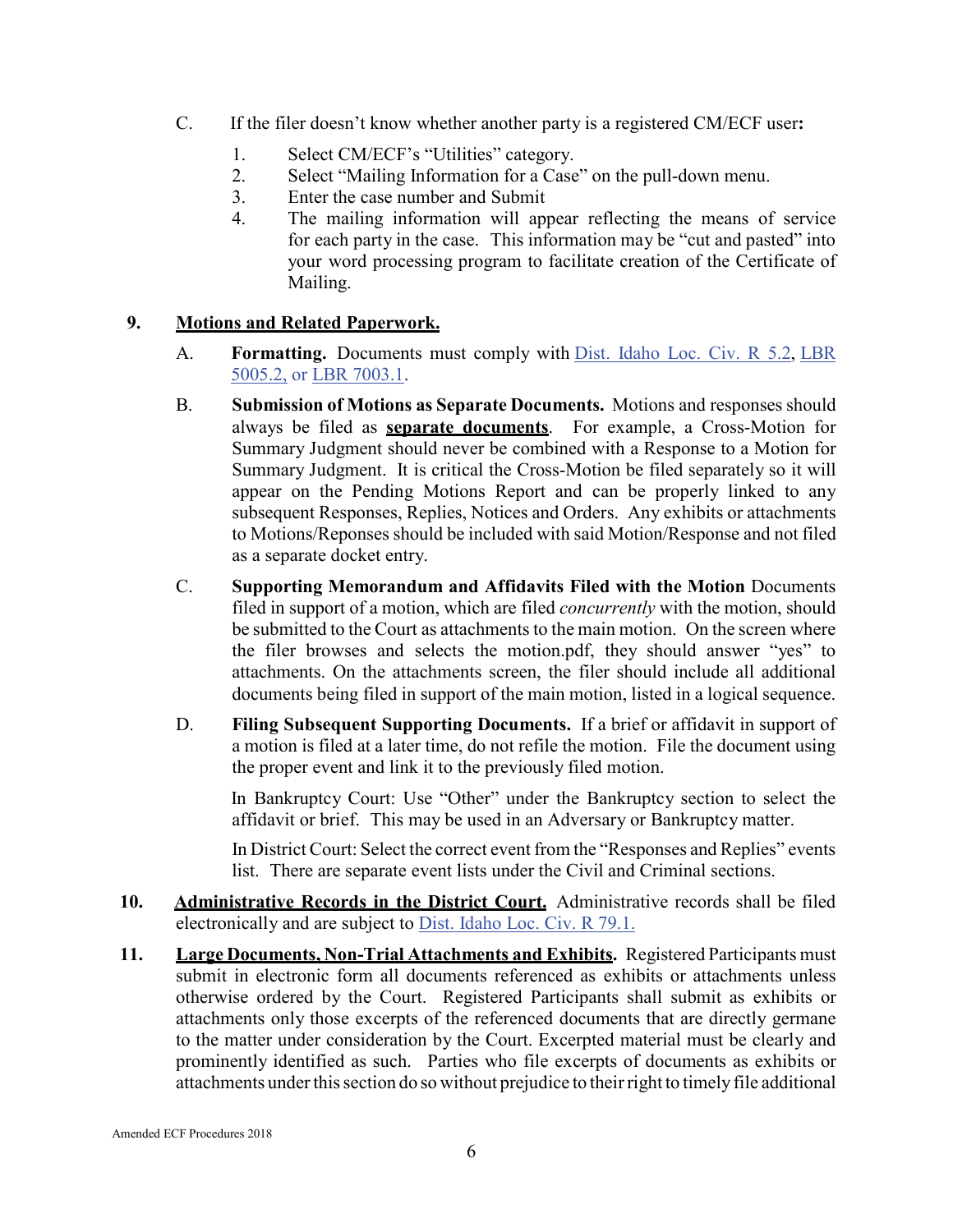excerpts of the exhibit. Responding parties may also timely file additional excerpts of the exhibit they believe are directly germane.

A. Transmission time for filing documents created by scanning that are more than five (5) megabytes in size will fail, and CM/ECF will issue an error message.

Documents in excess of 5MB will need to be divided into logical segments for filing as attachments. If a Registered Participant electronically files documents, exhibits or attachments created by scanning (imaging) that are more than five (5) megabytes in size, they must be segmented, indexed, and filed as multiple attachments (the system will allow multiple attachments to any pleading/document to be filed electronically). If a document is segmented, it shall be done in such a manner that each exhibit or attachment is divided in a logical sequence, easily understood as a stand-alone document. Alternatively, these documents may be submitted on CD-ROM or DVD to the Court for filing within two (2) business days. All pleadings/documents and attachments/exhibits which are created by scanning (imaging) shall be black and white (without color), in .pdf format and the resolution *should not exceed 300 DPI*. Please check your PDF compression settings in the printer "properties" button to ensure you are using high compression.

- B. In the Bankruptcy Court, exhibits, attachments or supporting documentation for Proofs of Claim are to be attached to the Proof of Claim when submitted for filing. The creditor must provide a copy of the original documentation to any party objecting to its claim. In the event of a hearing on an objection to the claim, the Proof of Claim and all original exhibits, attachments and supporting documentation may be introduced at the hearing for possible admission to the official record.
- C. Exhibits that are not in paper format should be photographed so they can be scanned or converted by the filer into .pdf format for electronic submission into the System.

# **12. Court Issued Documents and Proposed Orders.**

- A. **Court Orders.** All orders, decrees, judgments, and proceedings of the Court will be filed in accordance with these procedures, which will constitute entry on the docket kept by the Clerk. All signed orders will be filed electronically by the Court. Any order or other Court-issued document filed electronically without the original signature of a judge or clerk has the same force and effect as if the judge or clerk had signed a paper copy of the order and it had been entered on the docket in a conventional manner.
	- 1. The assigned judge or the Clerk's staff, if appropriate, may grant routine orders by docket entry order. In such cases, no .pdf document will be created, and the text-only entry shall constitute the Court's only order on the matter. CM/ECF will g enerate a "Notice of Electronic Filing" as described previously in these procedures.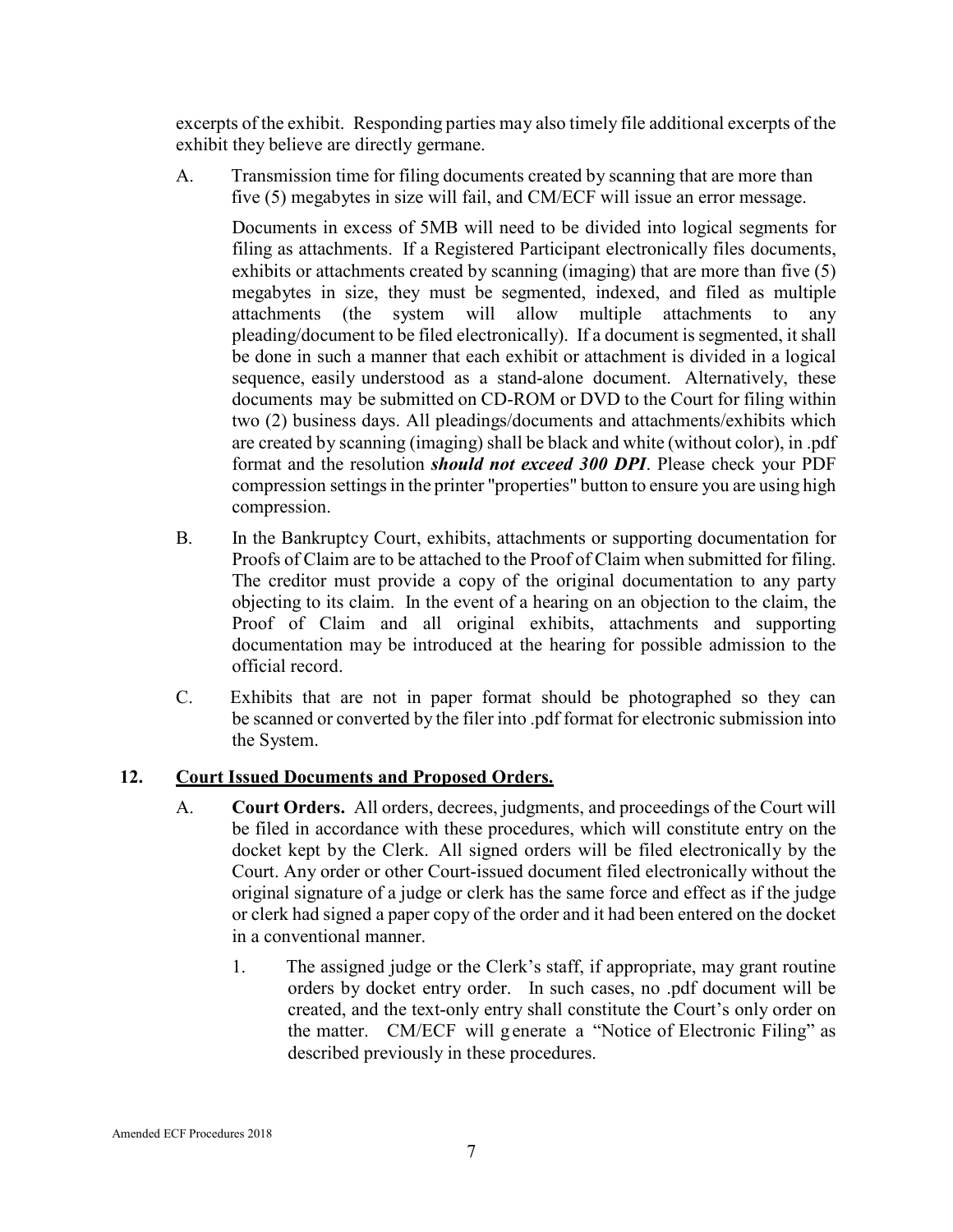- 2. When mailing paper copies of an electronically filed order to a party who is not a Registered Participant, the Clerk's Office will include the Notice of Electronic Filing to provide the non-participant with the proof of filing.
- B. **Proposed Orders.** Proposed orders are to be submitted by e-mail in a format compatible with WordPerfect, unless expressly directed by the Court to be submitted in a different format. A certificate of service is not required when submitting a proposed order.

The following procedures will assist the Court in processing proposed orders:

- 1. Simplify the font style or face. Use Times Roman or a similar wellaccepted and recognized, standard font. Elaborate and stylish fonts do not transfer or translate well. Use 12 or 13 point font throughout the document.
- 2. Eliminate as much "formatting" as possible. For example, don't use hidden or internal codes and omit irregular line spacing, odd line or block justifications.
- 3. There shall be no attorney information (name, firm, address, etc.) above the caption. After the text of the order, the end of the text shall be indicated with the phrase "//end of text//". Below the end of text designation, the submitting attorney shall indicate the name of the attorney(s) submitting the order, the name of the party(s) represented, and in the Bankruptcy Court, any endorsements of the order by other parties (see paragraph B.7 below).
- 4. When e-mailing the proposed order in the correct format to the Court, all proposed orders must list in the e-mail subject line, the following items, separated by an underscore: (1) the case number, (2) judge's initials, (3) the docket number of the motion filed electronically, which is the subject of the proposed order; and (4) a description. (Example: 05-1234\_TLM\_10\_Order\_Dismissing.wpd)
- 5. Proposed orders shall be sent to the appropriate address from the following list:

| District Court               | <b>Bankruptcy Court</b>             |
|------------------------------|-------------------------------------|
| $BLW$ Orders@id.uscourts.gov | TLM Proposed@id.uscourts.gov        |
| DCN Orders@id.uscourts.gov   | <b>JMM</b> Proposed@id.uscourts.gov |
| EJL Orders@id.uscourts.gov   | <b>JDP</b> Proposed@id.uscourts.gov |
| CWD Orders@id.uscourts.gov   |                                     |
| REB Orders@id.uscourts.gov   |                                     |
| MHW Orders@id.uscourts.gov   | VisitingJudgeOrders@id.uscourts.gov |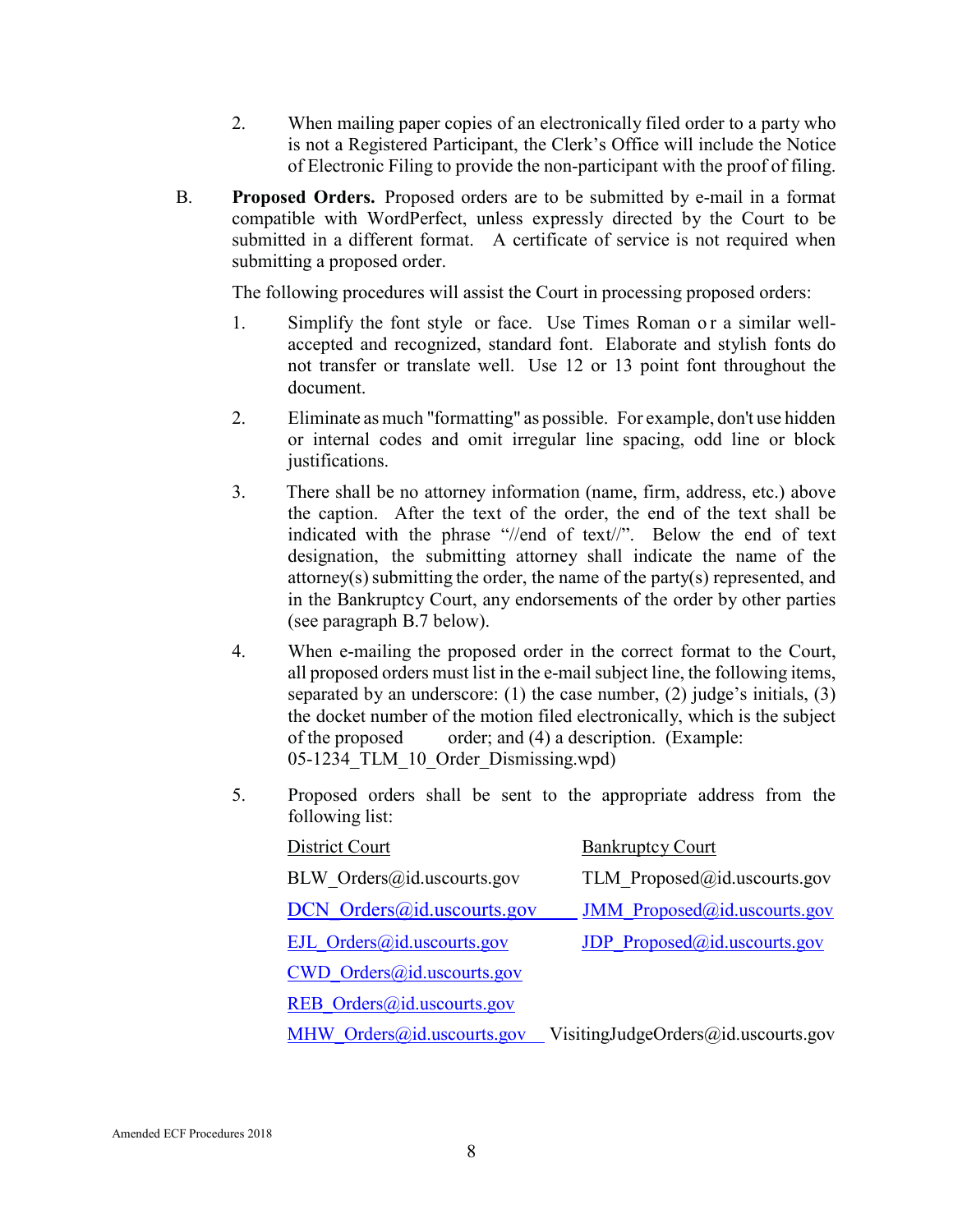6. The submitting party shall not include a date, or signature line or block, for the judge in any proposed order submitted to the Court. So, please DO **NOT** USE the following type of format for your proposed orders.

Dated this  $\_\_$  day of  $\_\_$ , 20  $\_\_$ .

(The date and signature will be added by the Court at the time the order is entered.)

7. **Bankruptcy Court Signature Approval.** If a party submitting a proposed stipulation to obtain a court order or is submitting an order in which the party is directed by the Court, or required by applicable rule, to obtain the approval from other parties prior to its submission to the Court, the submitting party shall indicate such approval, after the text of the order and before the space provided for the Court's entry per paragraph B.3 above, the name(s) of such approving parties and noting their signature approval by inserting "/s/" above their name, as illustrated below. Telephonic, facsimile, or e-mail approval, shall be indicated as illustrated. Submission of such stipulation or order constitutes a certification by the submitting party that the indicated approvals were obtained. The submitting party shall be required to retain any original, facsimile or scanned signatures. For example:

The above order has been approved by the following party or parties on the date(s) indicated:

> $/s/$ John D. Doe, Chapter 13 Trustee April 15, 2014  $\sqrt{s}$ Jane A. Roe Counsel for creditor, Mortgage Co. of America April 15, 2014 /s/ (telephonic approval) James A. Smith Counsel for debtor April 15, 2014 /s/ (facsimile approval) James A. Smith Counsel for debtor April 15, 2014 /s/ (e-mail approval) James A. Smith Counsel for debtor April 15, 2015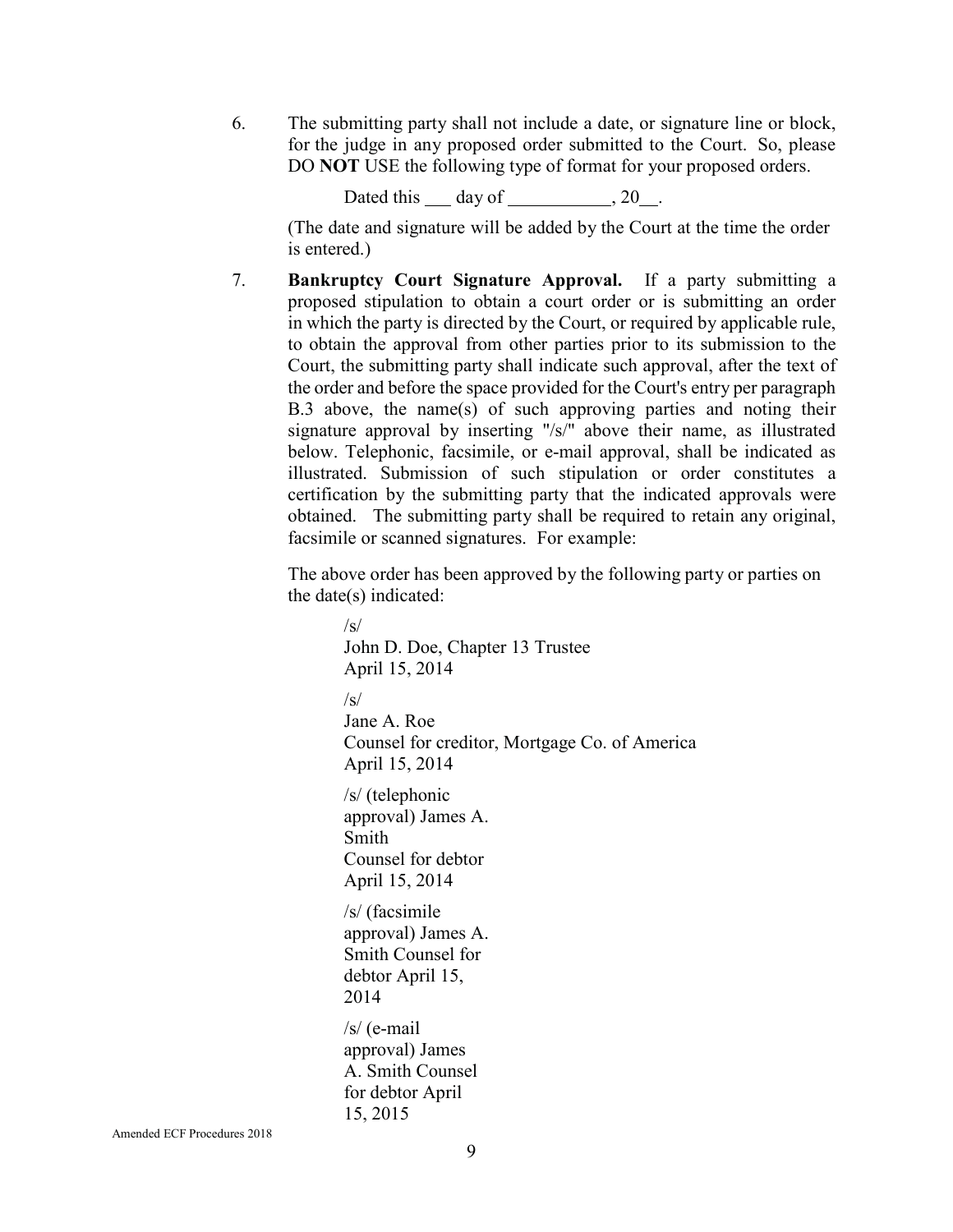**13. Signatures and Verified Pleadings**. The electronic filing of any document by a Registered Participant shall constitute the signature of that person for all purposes provided in the Federal Rules. Any document that must contain an original signature or requires verification under the federal rules or an unsworn declaration as provided in 28 U.S.C. § 1746, and any affidavits or other pleadings in which a person verifies, certifies, affirms or swears under oath or penalty of perjury concerning the truth of matters set forth in that pleading or document ("Verified Pleading") may be filed electronically by Registered Participants in the System.

The correct procedure is to type /s/ and then your full name. Another option is to place the /s/ on the signature line and type your complete name under the signature line. For example:

> /s/ Jane Attorney or /s/ Jane Attorney

Electronic signature requirements for Registered Participants are the same in District and

Bankruptcy Court, except as noted below in paragraph B.

- A. A Registered Participant filing a Verified Pleading electronically shall insure the electronic version conforms to the original, signed pleading/document. Each signature on the original, signed pleading/document shall be indicated on the electronically filed Verified Pleading with the typed name on the signature line of the person purported to have signed the pleading/document. The electronic filing of a Verified Pleading constitutes a representation by the Registered Participant that he or she has the original, signed document in his or her possession at the time of filing. The Registered Participant shall retain the Verified Pleading for a period of not less than the maximum allowed time to complete any appellate process, or the time the case or Adversary Proceeding of which the document is a part, is closed, whichever is later. The document shall be produced upon an order of the Court.
	- 1. Motions, documents and other filings presented by *pro hac vice* counsel must contain the original signatures of associated local counsel to ensure all filings comply with all local rules of this court.
- B. In bankruptcy cases, the Registered Participant must electronically submit a scanned pdf copy of the original signature page of the original and any amended petition, schedules and statement of financial affairs to the Clerk at the time of electronically filing these documents with the Court in CM/ECF.
- C. Several documents in criminal cases may require the signature of a non-attorney, such as a defendant, a third-party custodian, a United States Marshal, an officer from Pretrial Services or Probation, or some other federal officer or agent. In general, the Clerk's Office will scan these documents and upload them to CM/ECF.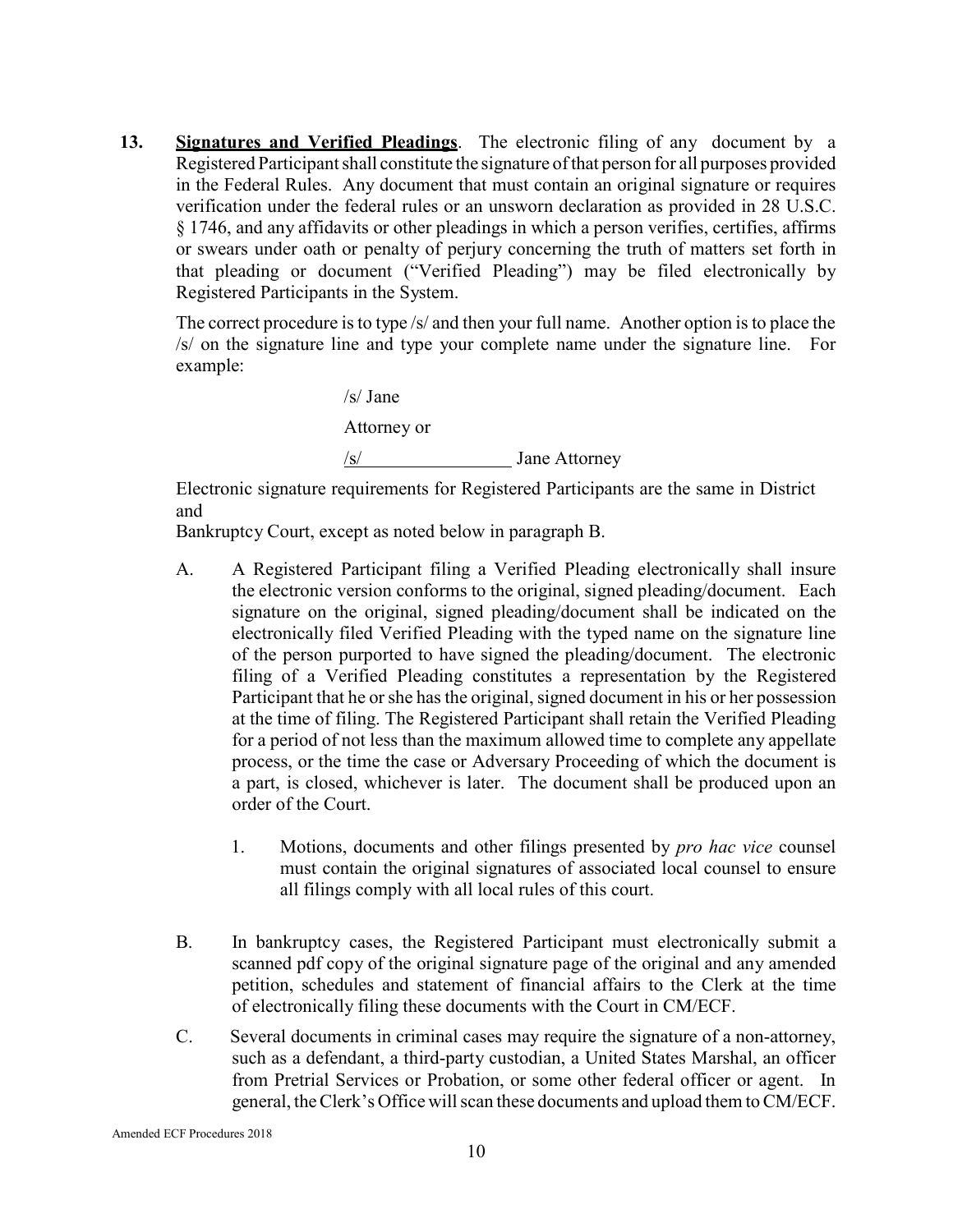Such copies of documents will be retained by the Court only so long as required to ensure the information has been transferred to the Court's data base, for other Court purposes or as required by other applicable laws or rules. The electronically filed document, as it is maintained on the Court's servers, shall constitute the official version of that record.

**14. Sealed Documents.** Sealed documents and sealed cases in the District and Bankruptcy Court will be filed in electronic format, with access restricted to the Court and authorized staff, unless otherwise ordered by the Court.

**Motion to File under Seal**. Motions to file under seal must comply with Dist. Idaho. Loc. Civ. R 5.3(a)(1) or LBR 5003.2(1).

**Motion to Seal Existing Documents.** Motions to seal existing documents must comply with Dist. Idaho. Loc. Civ. R 5.3(b) or LBR 5003.2(2).

**Public information**. Unless otherwise ordered, the motion to seal will be noted in the public record of the court. The filing party or the clerk of court shall be responsible for restricting public access to the sealed documents, as ordered by the court.

#### **Procedure for the Electronic Filing of Sealed Documents:**

- A. If a partywishesto file a document underseal in CM/ECF, theyshould first contact the Clerk's Office for instructions regarding how to file the document and how to maintain the confidentiality of the information.
- B. If a party wishes to file a sealed motion, they must first choose "motion" then browse to "sealed motion," describe the motion, and if there are attachments, indicate and describe those. Pay particular attention when providing a description of the sealed motion to not include information intended to be sealed. The docket entry is public even though the sealed document is not. The motions and attachments should be in "pdf" format. The attachments will be sealed as well.

If a party wishes to file a motion asking they be allowed to file a document under seal, then the document they are asking to file under seal should **not** be an attachment to the motion. Proposed Orders are sent to chambers by e-mail, not electronically filed, and not in the "pdf" format.

- C. Also, any sealed motion filed, should include at the end of the motion, a request for the corresponding order to be sealed as well. It shall also indicate who the order (e.g. "Counsel for equests the Order corresponding to this motion be sealed and copies be sent only to counsel for If appropriate in criminal cases the US Marshal Service, US Probation and Interpreter should be added for service)
- D. If a proposed order is submitted with the sealed motion and it too shall be sealed, the order shall be entitled clearly "SEALED ORDER" and it shall indicate who the order shall be served upon. (e.g. "IT IS FURTHER ORDERED that this Order shall be and remain sealed. The Clerk is directed to serve this order only upon counsel for The counsel for the US Marshal cases the US Marshal Service, US Probation and Interpreter should be added for service).
- E. Any order which is not sealed will be served on all parties in the case.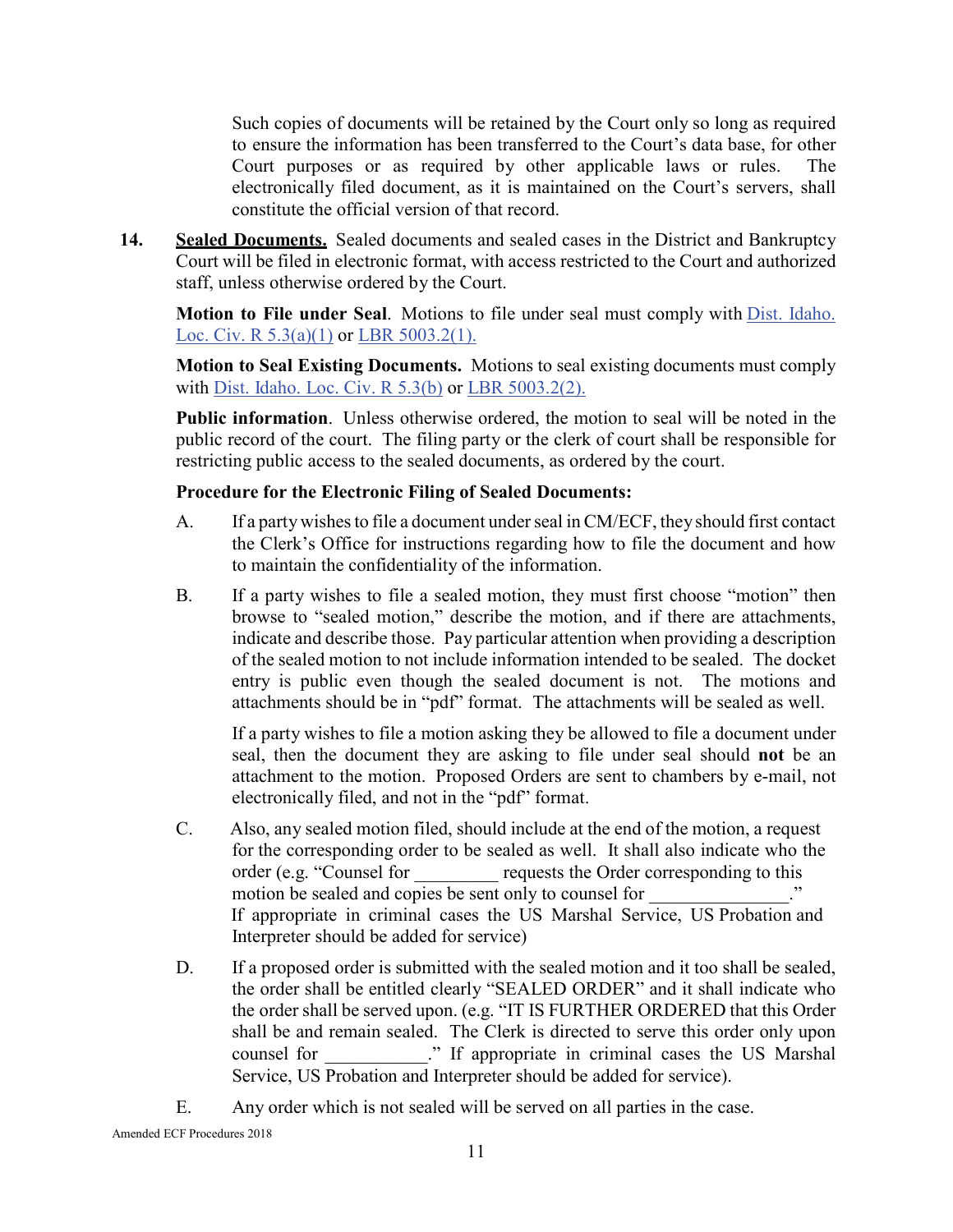- F. Parties are reminded they must serve sealed documents by mail on counsel if required by rule. The CM/ECF system will not electronically serve sealed material.
- G. Documents submitted to the Court for *in camera* review shall be submitted in the same fashion as sealed documents.
- H. It is the attorney's responsibility to ensure documents submitted for *in camera*  review are not accessible to other parties. On a case-by-case basis, the presiding judge may request paper copies of documents submitted for *in camera* inspection be sent directly to the judge's chambers.

#### **15. Public Access, Services and Privacy**.

#### A. **District and Bankruptcy Court Access and Services**

1. **Access**: Access to the electronic docket and documents filed in the System is available to the public at no charge at each Office of the Clerk during regular business hours. Printing of any document accessed for free in the Clerk's Office, is subject to the fee required by the Judicial Conference of the United States (e.g. currently 10 cents per page).

Those accessing the CM/ECF system from outside the Clerk's office are required to obtain a PACER account from [www.pacer.psc.uscourts.gov.](http://www.pacer.psc.uscourts.gov./) In addition to the PACER login, a Court-issued CM/ECF login is required to file documents with the Court.

2. **One Free Look and e-mail notice**: Registered Participants will receive one-free look of all documents filed in cases in which they are a party. Registered Participants may also receive notices of electronic filing in cases in which they are not a party. In those instances, PACER fees will be charged.

When an e-mail notification is received of an electronic filing, **single click**  on the document number hyperlink. Do not click on the case number hyperlink since that will incur PACER fees. Save or print the document upon the first viewing. Any subsequent viewing of the document through email will incur PACER fees.

Registered participants may specify additional e-mail addresses to receive the electronic notification of filings. Each of these addresses will be entitled to the "one free look" if the attorney is listed as a party in the case. This may be accomplished in the "User Account" information found under the "Utilities" section. Select "e-mail information" at the bottom of the User Account screen and add additional e-mail addresses to the user account.

The one-free-look period expires 15 days from the date of the e-mail.

3. **Services**: Conventional copies and certified copies of electronically filed documents may be obtained at the Office of the Clerk. The fee for copying and certification will be in accordance with 28 U.S.C.§1914 and 1930.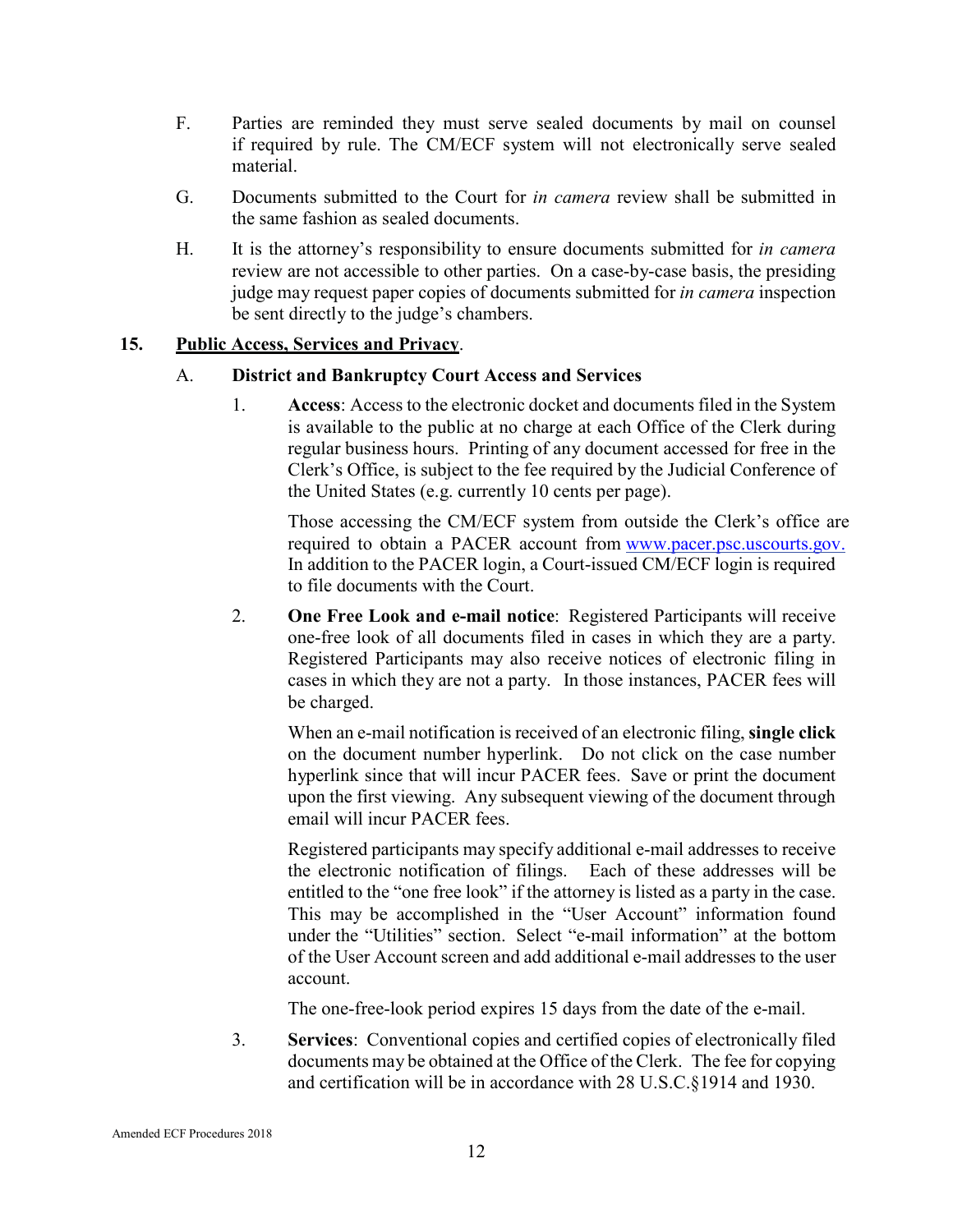# B. **Privacy**

- 1. Privacy: Documents filed with the Court must comply with Dist. Idaho Loc. Civ. R 5.5 or LBR 9037.1.
- 2. In addition to the procedures outlined in theCourt'slocal rules, the Judicial Conference of the United States has adopted a policy which requires Counsel to redact personal identifiers in any transcripts filed with the Court. Counsel are required to follow the transcript redaction procedures outlined on the Court's web site.
- 3. In addition to the privacy items listed in section #1 above, the Judicial Conference policy requires that the Court not provide public access to the following documents: unexecuted warrants of any kind; pretrial bail or presentence investigation reports; statement of reasons in the judgment of conviction; juvenile records; documents containing identifying information about jurors or potential jurors; financial affidavits filed in seeking representation pursuant to the Criminal Justice Act; ex parte requests for expert or investigative services at Court expense; and sealed documents.
- 4. You are advised to exercise caution when filing documents that contain the following:
	- a. Personal identification number, such as driver's license number;
	- b. Medical records, treatment and diagnosis;
	- c. Employment history;
	- d. Individual financial information;
	- e. Proprietary or trade secret information;
	- f. Information regarding an individual's cooperation with the government;
	- g. Information regarding the victim of any criminal activity;
	- h. National security information;
	- i. Sensitive security information as described in 49 U.S.C. §114(s).
- 5. Counsel is strongly urged to share this information with all clients so that an informed decision about the inclusion of certain materials may be made. If a redacted document is filed, it is the sole responsibility of counsel and the parties to be sure that the redaction of personal identifiers is done. The Clerk will not review each pleading for redaction.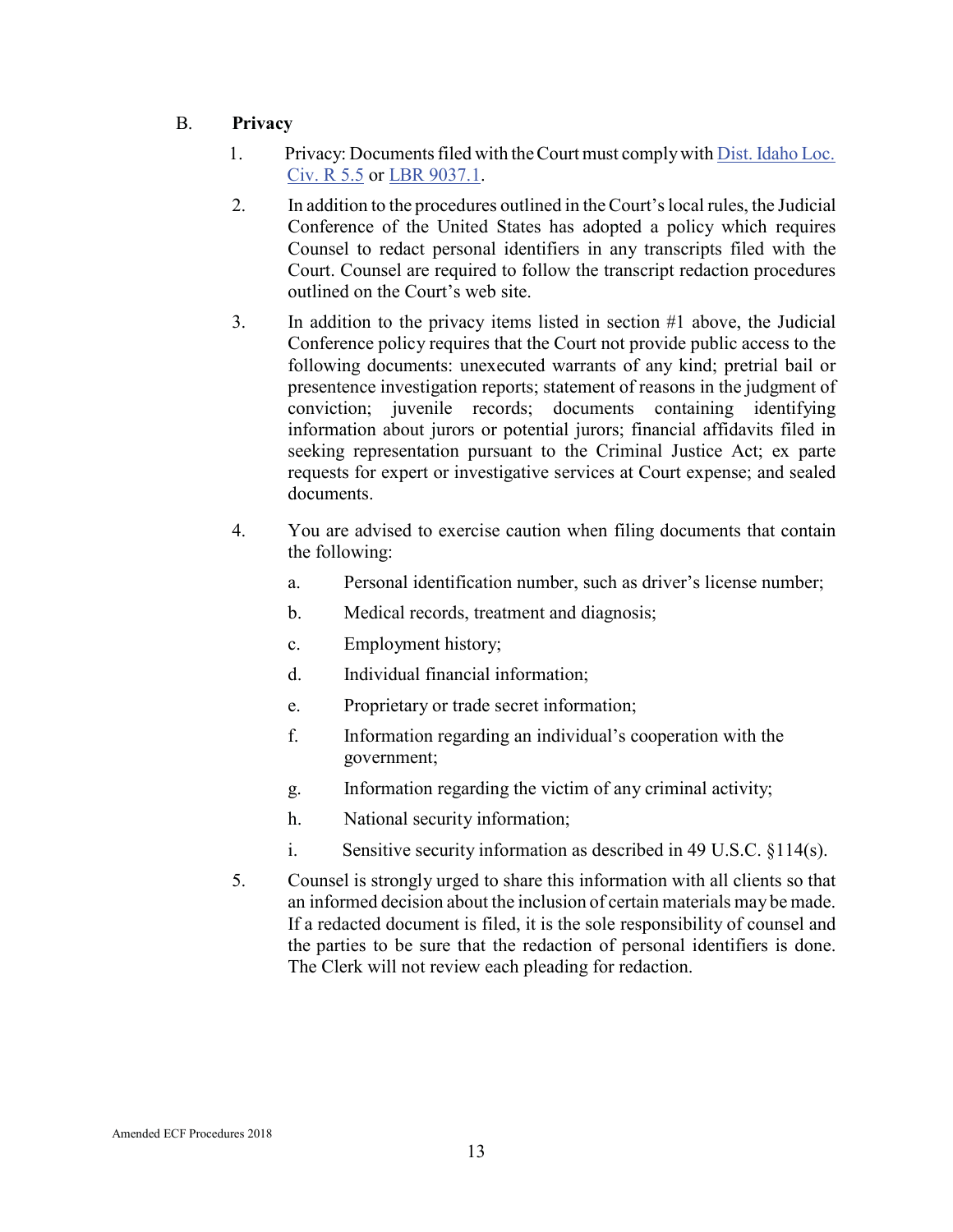# **C. Additional Bankruptcy Court Provisions**

- 1. In accordance with the E-Government Act of 2002 and its own policy regarding privacy and public access, the Judicial Conference of the United States (Judicial Conference), promulgated Official Bankruptcy Form B21, Statement of Social Security Number(s) ("Official Form B21"). This form has been created to satisfy the requirement set forth in Federal Rule of Bankruptcy Procedure 1007(f) that a debtor must submit a verified statement of his or her Social Security number along with the debtor's petition.
- 2. With respect to petitions filed by electronic means via the Internet, the debtor's declaration signed under penalty of perjury that information in the petition is true and correct shall apply to the debtor's Social Security number as filed electronically with the petition.
- 3. With respect to Official Form B21, this form shall be filed separately in CM/ECF. The use of the "Social Security Statement" event will seal this information. This event can be found under "other" in CM/ECF.
- 4. Attorneys shall not file orsubmit any additional statements or verifications of the debtor's Social Security number.
- 5. Originally executed copies of Official Form B21 will be maintained by the Clerk, but will not be accessible to parties, the bar or the public.

# **16. CM/ECF Fees.**

- A. **On-Line Payment of Fees**. All CM/ECF transactions that require a payment shall be paid on-line on the same day that the transaction is docketed.
- B. **Acceptable Credit Cards.** Only VISA, MASTERCARD, AMERICAN EXPRESS, DISCOVER and DINERS CLUB credit cards will be accepted. Debit cards from the above mentioned providers that do not require a "PIN" code will also be accepted.
- C. **Rejected Credit Card.** Any transaction declined by the credit card issuer for any reason must be paid to the Court by counsel in cash or by check or money order by the close of business on the next business day after notification by Court staff of the deficiency. Failure to timely submit the filing fees will result in revocation of the CM/ECF password.
- D. **Pay.Gov Set-Up.** Each time a document is electronically filed which requires the payment of fees, Pay.gov will prompt the user to provide credit card information. This includes providing the security code on the credit card. If this prompt screen does not appear, the internet browser pop-up blocker has been set-up or the memory cache in the browser is not allowing the screen to refresh. The user should ensure that their internet browser preferences are set up to accommodate the payment of fees through Pay.gov.